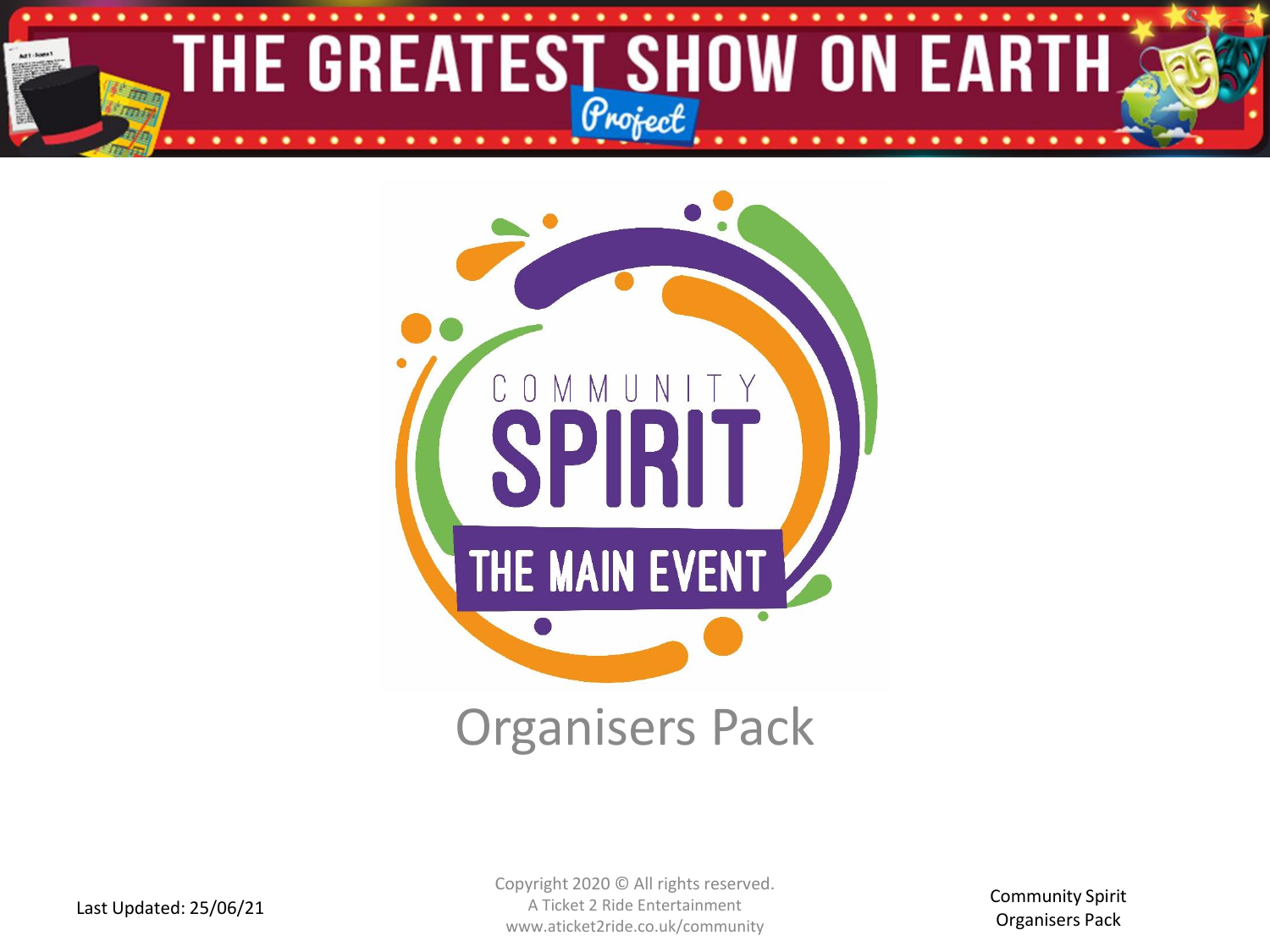

# John A. Cole

Project Creator

John has spent more than 30 year being part of the creative industry. He now runs A Ticket 2 Ride Entertainment Event Support Services here in Somerset.

Through his experiences in theatre and the creative industry he created a project called The New Greatest Show on Earth.





Last Updated: 25/6/21

Copyright 2020 © All rights reserved. A Ticket 2 Ride Entertainment www.aticket2ride.co.uk/community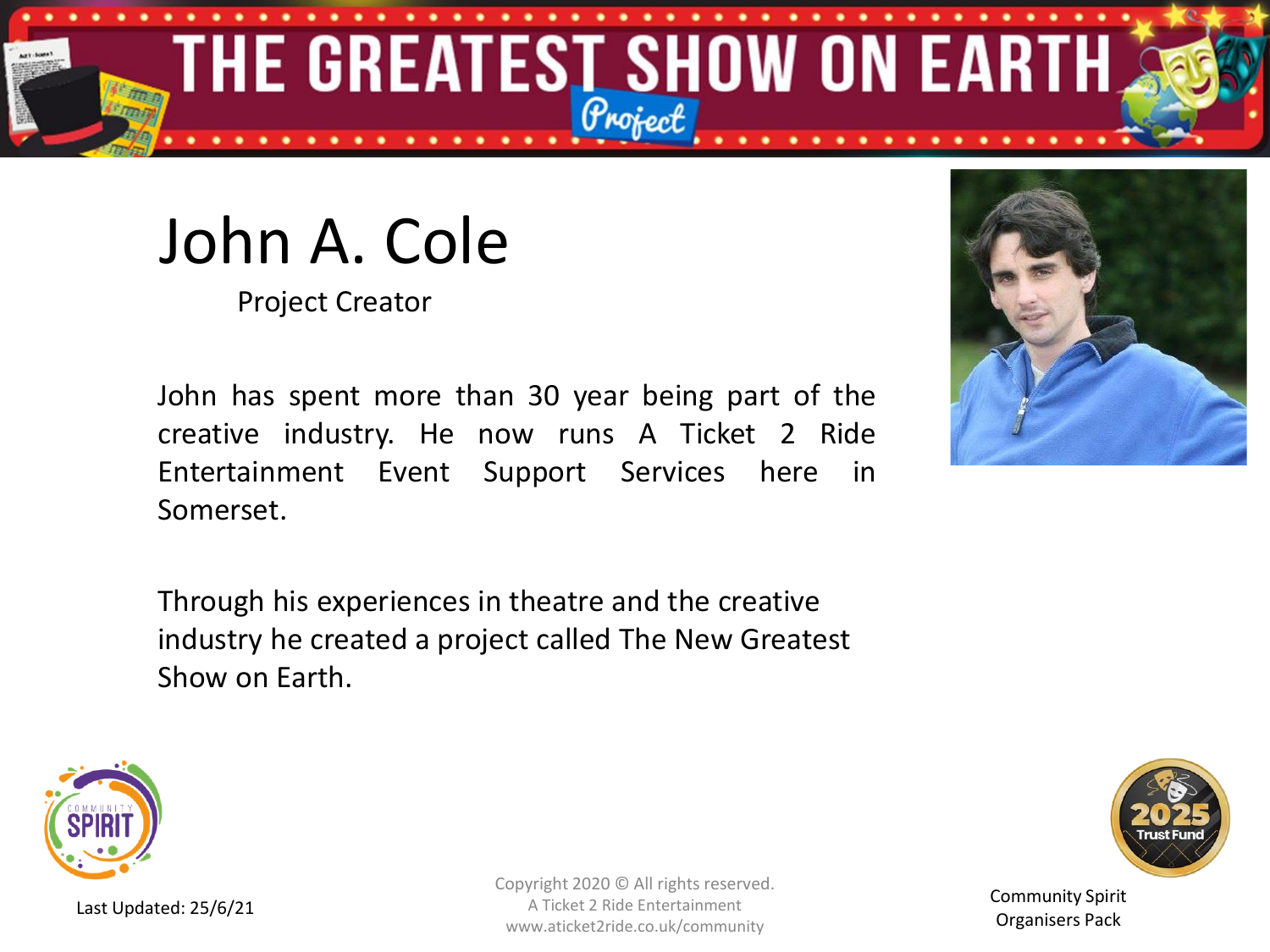

### **Community Spirit the Main Event**

Community Spirit is the largest outdoor community event. Giving opportunity to creatives and local business to exhibit their work, regardless of experience or background.

## **When will it take place?**

### 7th August 2021

(pending current pandemic restrictions)

# **Where does it take place?**

Your local town





Community Spirit Organisers Pack

Last Updated: 25/6/21

Copyright 2020 © All rights reserved. A Ticket 2 Ride Entertainment www.aticket2ride.co.uk/community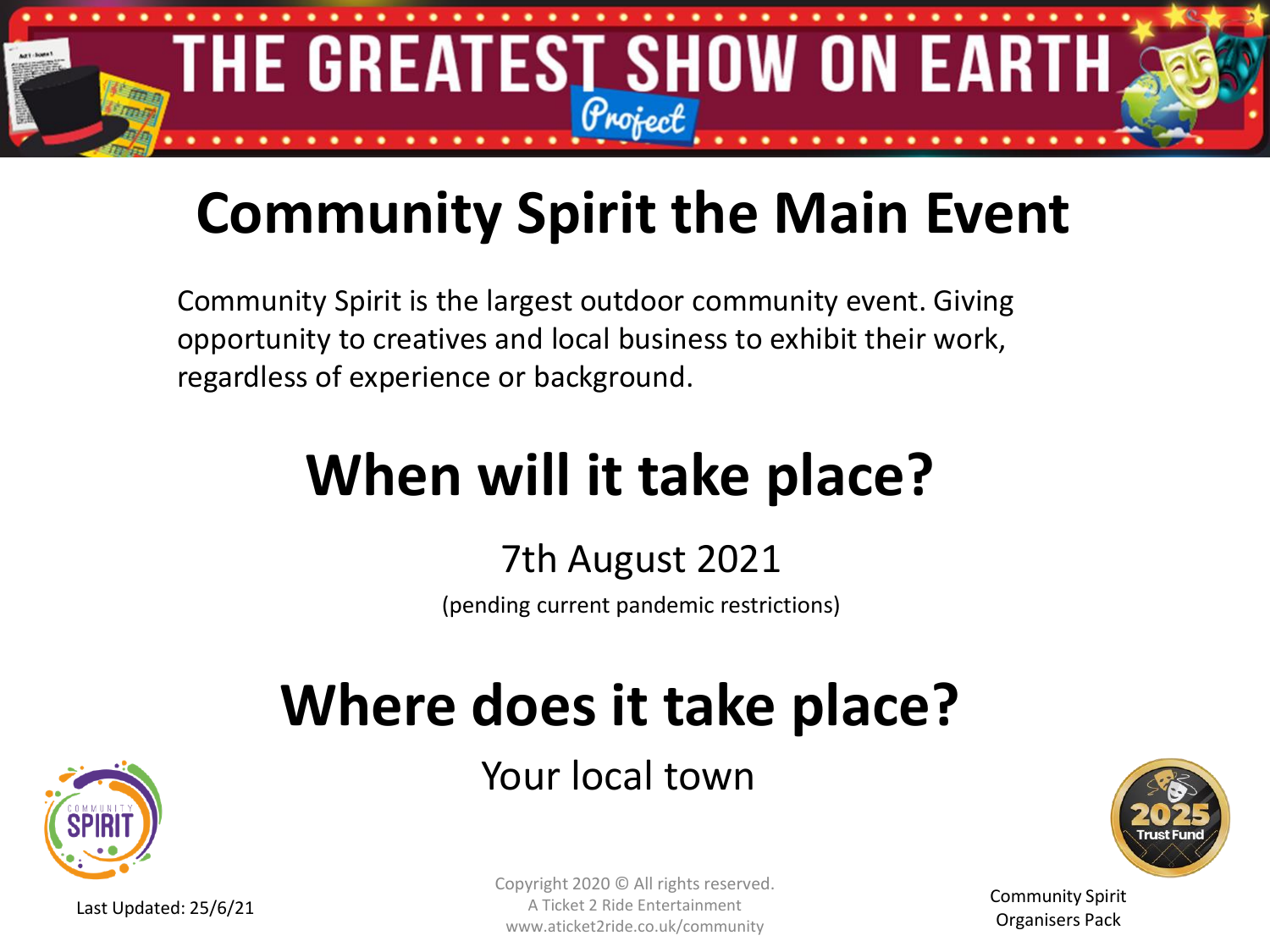### THE GREATEST SHOW ON EARTH 有限的

# Scope of Event

#### Purpose

- To provide a platform for local creators to display their work
- Objective
- To help boost the creative industry post pandemic shutdown
- To support the local community and businesses post pandemic lockdowns

#### Outline

Each creator or business will be given the opportunity to promote their work

#### Deliverables

- Three outcomes:
	- Give individuals attending the event a glimpse of the full range of local talent and alternative small businesses are available to them
	- Creator or business could be recognised through a new contract or commissioning of their work
	- The creators on show will give those wannabe's the confidence to join local groups for their own interests

#### Milestones

As a fundraising event it aims to raise as much money for the 2025 Trust Fund

**Constraints** 

- Low budget event so as much to be organised at local level, local business offering time and resources in exchange for promotions
- All creative work must be socially acceptable and not promote hate against faith, race, sex or sexuality

### Exclusions

This event excludes the promotion of nation chain businesses



Last Updated: 25/6/21

Copyright 2020 © All rights reserved. A Ticket 2 Ride Entertainment www.aticket2ride.co.uk/community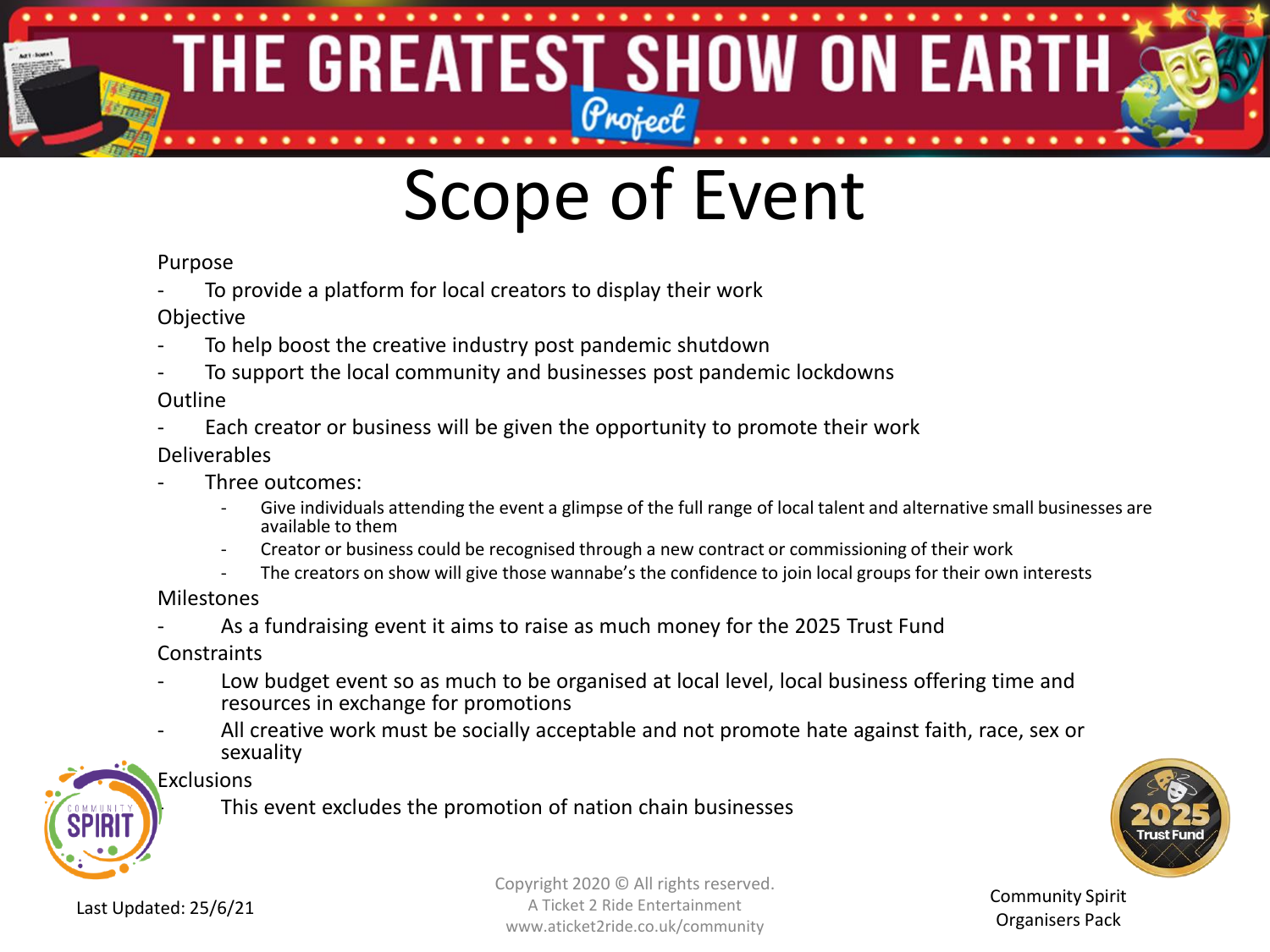

### **The event is a fundraiser for:**







Community Spirit Organisers Pack

Last Updated: 25/6/21

Copyright 2020 © All rights reserved. A Ticket 2 Ride Entertainment www.aticket2ride.co.uk/community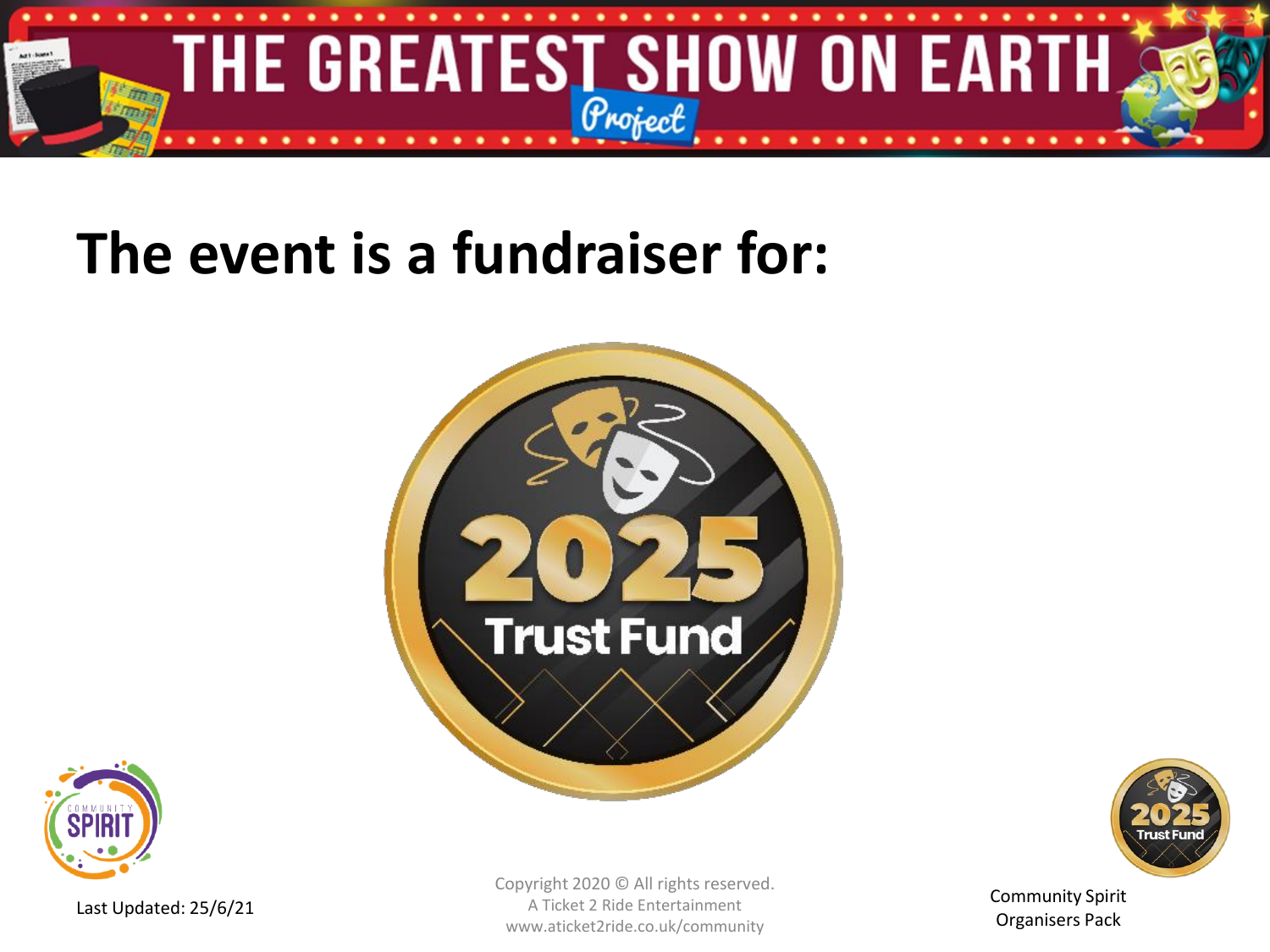

### **How is it funded?**

- Local councils
	- **Businesses**
- **Organisations**
- Personal Donations
- Donation of resources

(Equipment, waver of license fees, time)



Last Updated: 25/6/21

Copyright 2020 © All rights reserved. A Ticket 2 Ride Entertainment www.aticket2ride.co.uk/community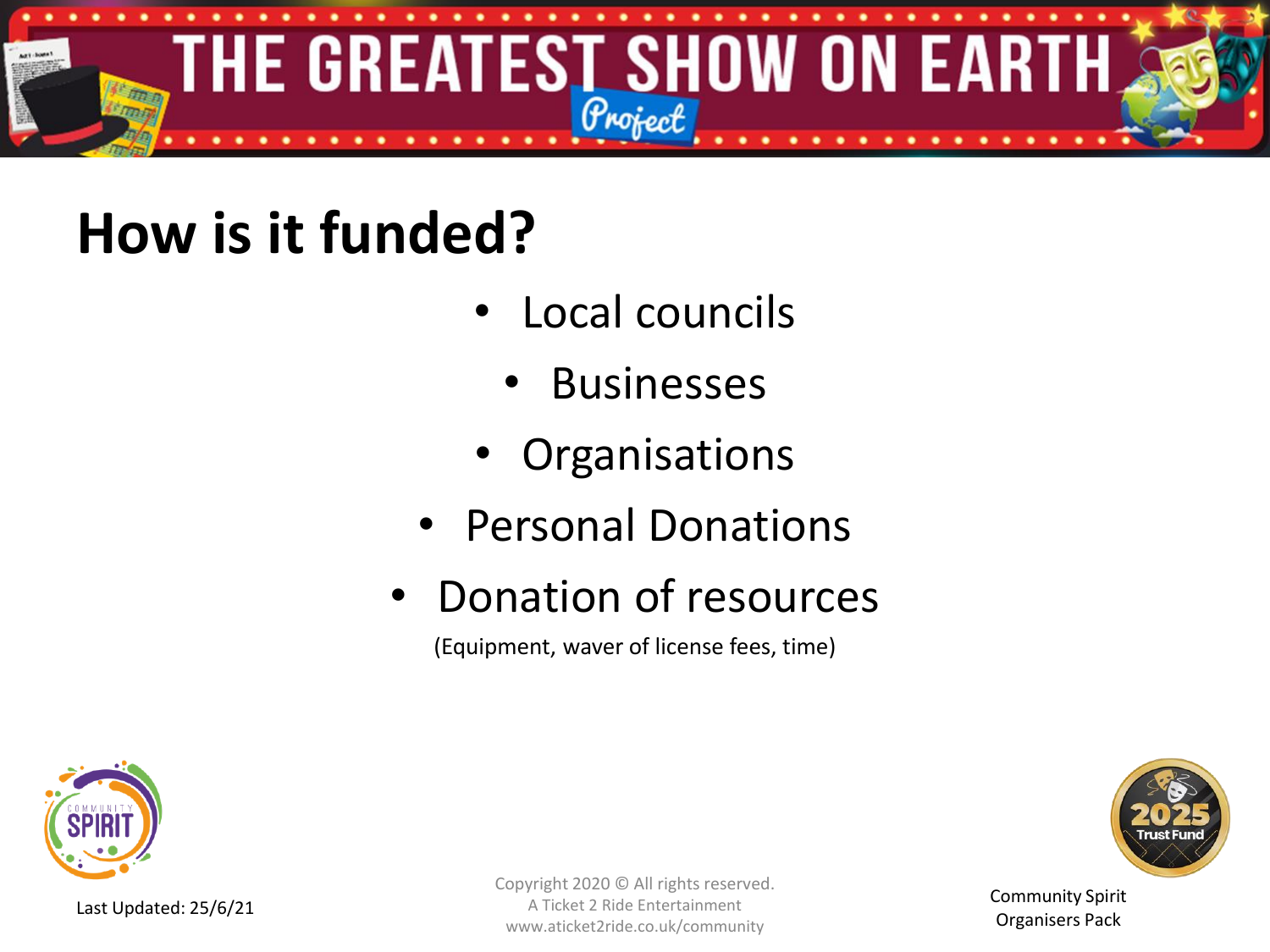

### **What you need:**

- Stage / platform
- Stall / Gazebos
- Fundraising boxes

How many of the latter 2 depends on how many people will be involved.

The event needs to cover as much geographical area of the community as possible.





Community Spirit Organisers Pack

Copyright 2020 © All rights reserved. A Ticket 2 Ride Entertainment www.aticket2ride.co.uk/community

Last Updated: 25/6/21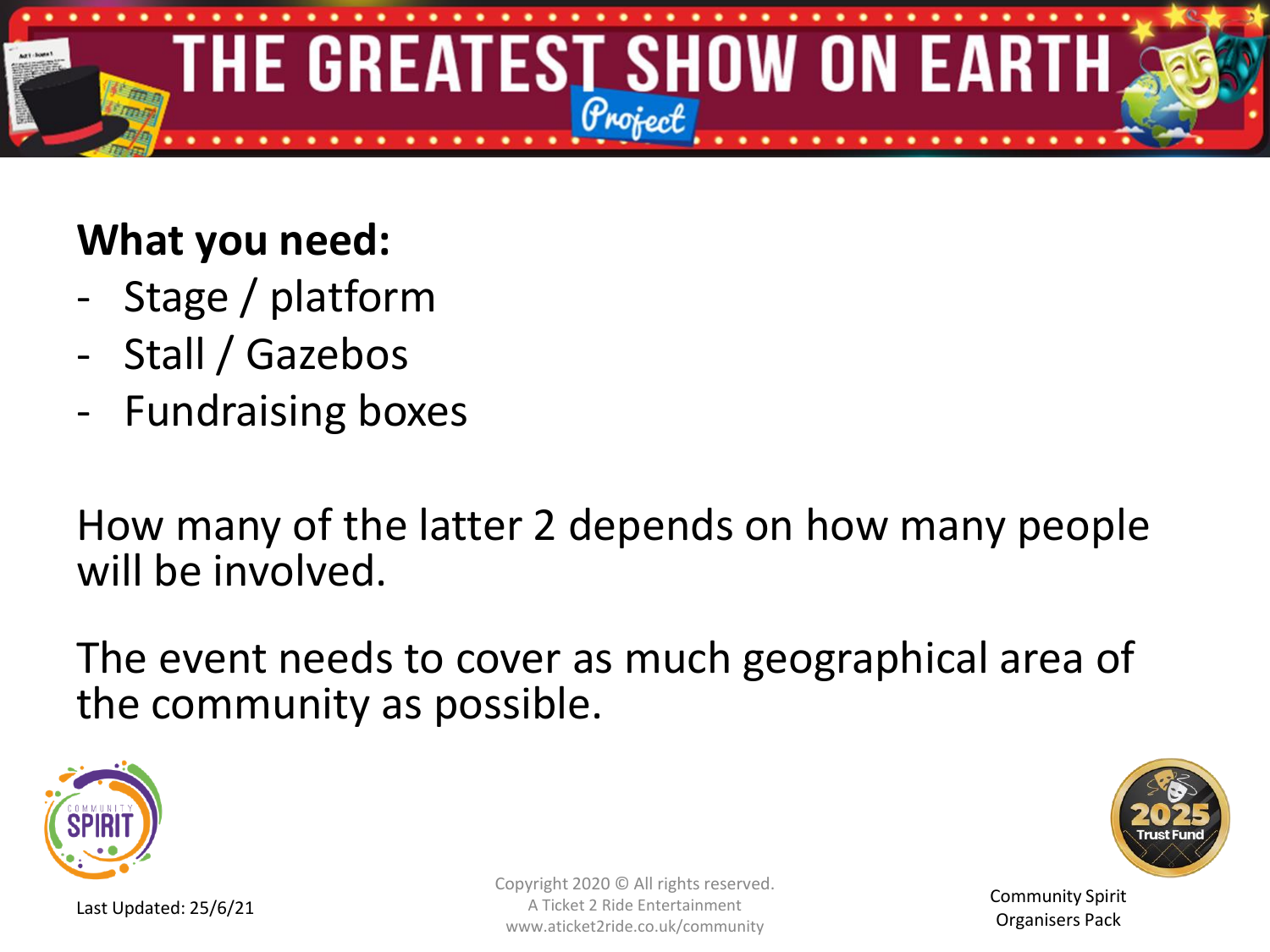

### **Post Event:**

- Ensure area is tidy
- Encourage feedback from those involved
- Email [info@aticket2ride.co.uk](mailto:info@aticket2ride.co.uk) with total raised
- Deposit any donations for 2025 into the Crowdfund at [www.aticket2ride.co.uk/donate](http://www.aticket2ride.co.uk/donate)





Community Spirit Organisers Pack

Copyright 2020 © All rights reserved. A Ticket 2 Ride Entertainment www.aticket2ride.co.uk/community

Last Updated: 25/6/21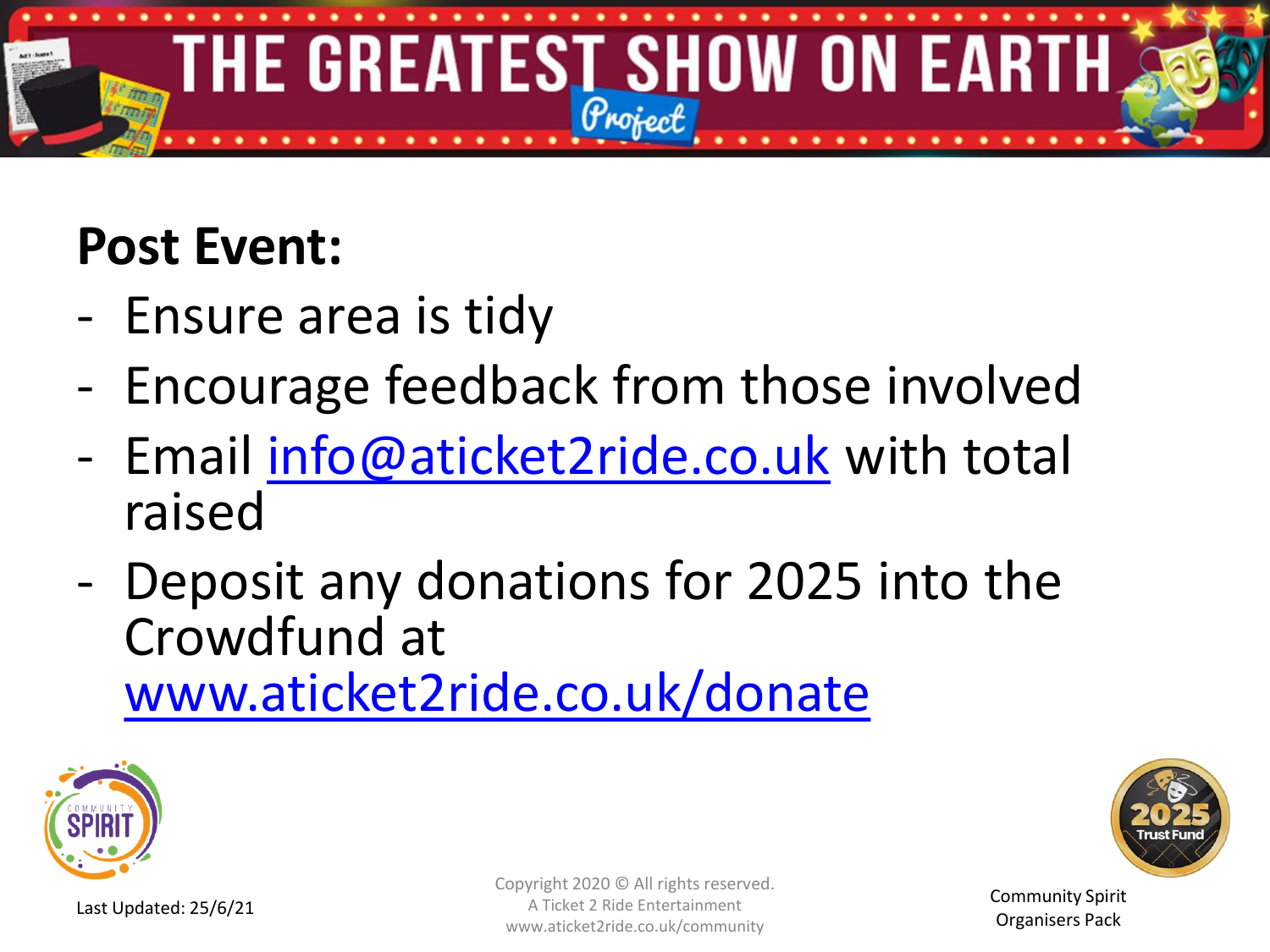



The 2025 Trust Fund is the independent national fund for the arts and creative industry set up by The New Greatest Show on Earth Project.

It serves the 5 pillars of the creative arts through a local grant scheme from local theatres.





Community Spirit Organisers Pack

Copyright 2020 © All rights reserved. A Ticket 2 Ride Entertainment www.aticket2ride.co.uk/community

Last Updated: 25/6/21